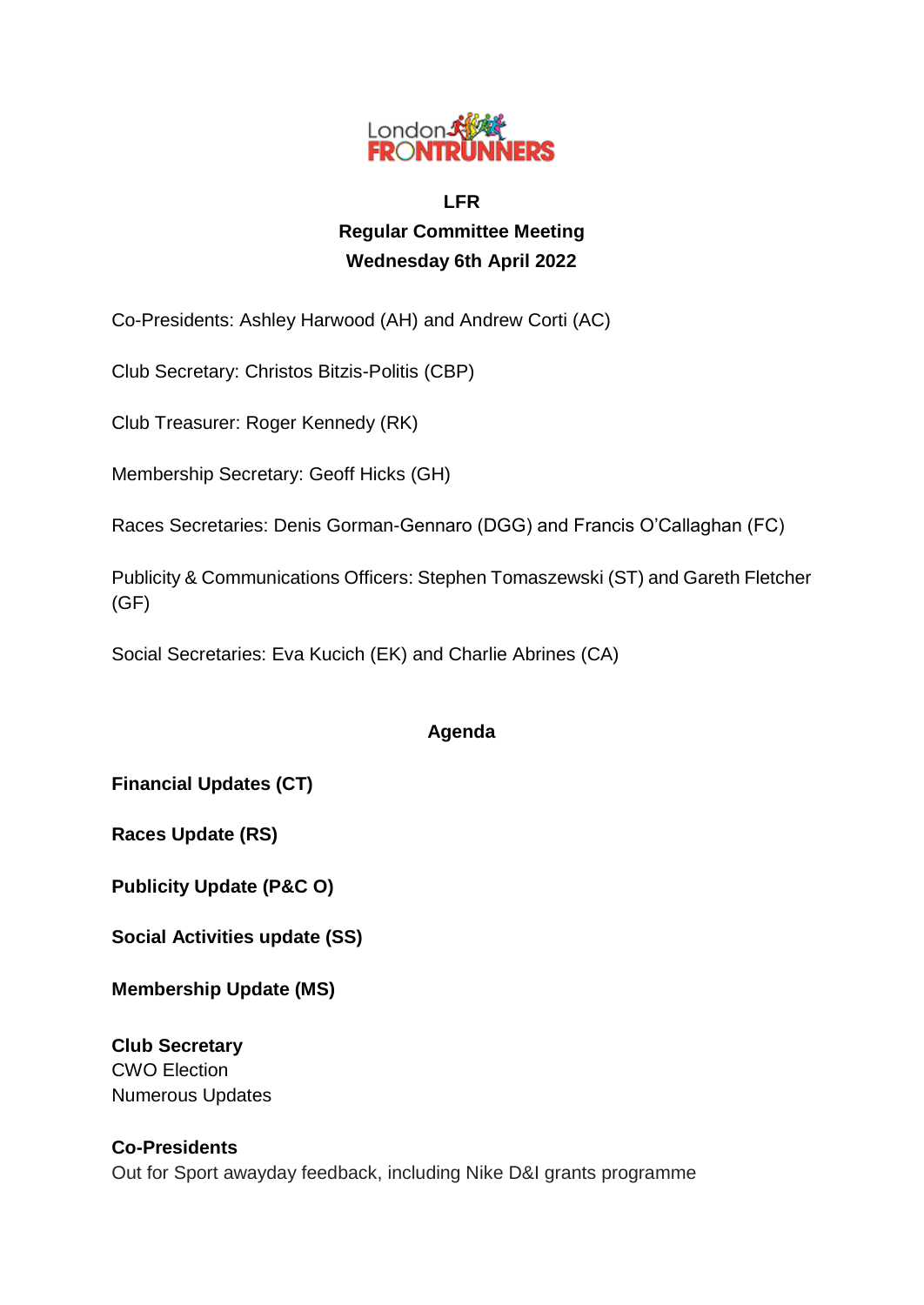Off committee roles Gay Games 2023 update Eurogames 2025 vote feedback Positive East / Hackney Half Spond replacement update - Rally Bank Holiday run (AH)

Chair: AC Minutes: CBP Apologies: EK, ST

Welcoming statement from AC

### **Financial Updates (CT)**

A meeting has been scheduled between RK and JH for sometime tomorrow as part of the role-handover, so that there could be discussed a number of subjects which still are left uncertain, there has been an exchange of communications and a number of subjects is certainly much more clear at the moment but there are certain important questions which are still left to be answered in connection with the auto renewal process during this final meeting.

### **Races Update (RS)**

We are considering having a shout-out for new ideas for the Club Championships, and by new ideas we mean suggestions for including to the Club Championships some new and exciting races. Our aim is to get members engaged in looking together with us at new races. Again we will be looking into making the Big Half part of the Club Championships, if CBP manages to get for LFR lots of community places like in the previous years, ideally we are thinking of having all the short-distance races at the beginning of the season and then gradually progressing into races becoming longer (FC)

AT will continue to be involved with the ParkRun of the Month, which we would definitely like to keep the momentum going and make it work for the Club, LC has also made some suggestions, making one of the Park Runs as part of the Club Championships, LC and SW are volunteering for this particular Park Run, it is their local and it come recommended, so we would like to involve them and collaborate into making Charlton a good race to include in the Club Championships as we are potentially considering racing it in June. Then there is a 5k race in Clapham Common Park on the 25th of May, we will try to get some discount for the Club, the Battersea Mile Relay is in July etc. (FC)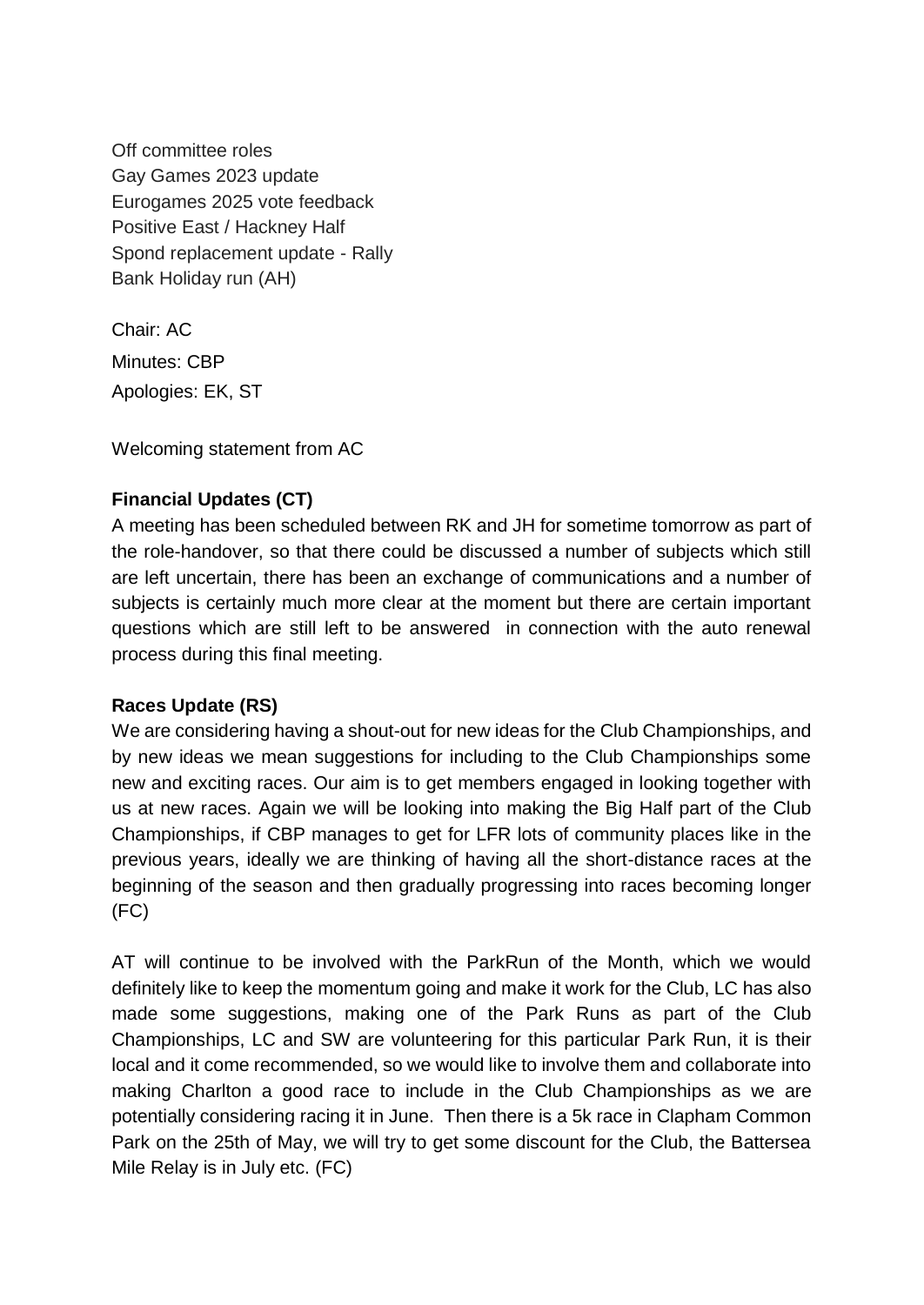One of the new features which we could possibly introduce is having some relay races as well, we realised by going to the GG in Paris that we not only have the potential but we can certainly do really well. Other Frontrunner clubs had a huge number of participants for the track relays and it would be really good to start having something similar for LFR, at least we can check to see if there is some appetite for such an event. After all, the Club does hold a track session every week and as I mentioned before, this could help us get better prepared for the Euro games and Gay games and smash it, as there are strong runners with excellent potential among te LFR membersl. In the meantime we could definitely encourage track training on a Tuesday night. We have spoken with some of the coaches to have a series of afternoon track open days, so that new runners and new members can try it out and see how they do, so we would really encourage members to come and have a track tasting session. We aren also planning on launching a FB event through which we could be enquiring members whether they would be interested in participating and take it from there. When it comes to the track race we are considering initially doing a short distance, probably a 5K event, to be held sometime between July and August on an open track field in London, it will be something new and hopefully there will be some positive response from membership (DGG)

We are naturally planning on establishing a deadline for the suggestions coming from members, but we really want to remain very open for suggestions also in the future as in this way we can increase participation and make members also much more engaged with the race calendar (FC)

In the meantime it would be great to have some further publicity for the Club Championships so that members know what this is all about, and also have the Circle Leaders mentioning it to the members from time to time, when there are not enough announcements for the Circle (DGG)

We have some ideas for working together and engaging further with Club members and another one of these ideas would be to update the Club records and potentially create some new divisions by including the age group and the gender. The Club records are in desperate need of being updated and in collaboration with JM we have come across of a new system that captures all those registered as LFR members and who every Saturday happen to be doing the Park Runs and it is a new way of keeping up to date though this spreadsheet with the members' races results , which ParkRun did they do, their time, whether this was their PB, etc. In the past the Club has had some great race results which have not being captured so we would also like to encourage members to contact us if they have smashed their records, please report this to the Race Secretaries, and let us know, then this will be highlighted on the ebulletin, we will make some buzz around it and celebrate it, as some Club members are getting some amazing results and they are not really celebrated enough (DGG)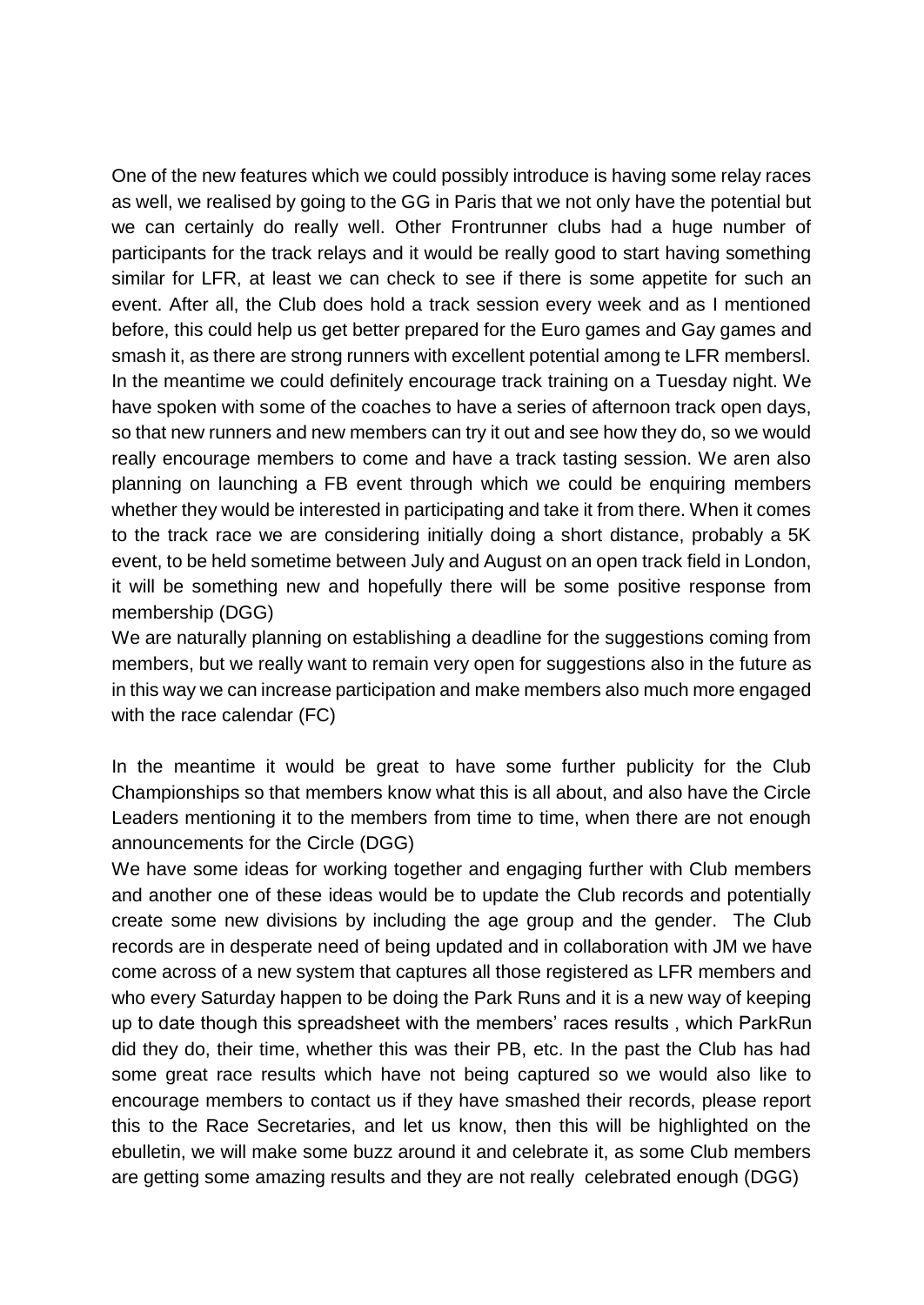From previous experience we have come to realise that members are not really engaging with the race results at the Circles either. We need to make members realise that races are going on, of course there was a gap of almost two years during which there was either nothing or very very little to report in regards to races and race results, but now the races are back and it would be great to engage members as much as possible (FC)

Discussion relative to tracking data and members' performance and collaborate together with the MS, making sure that runners who currently are not registered as Club members are not included on the ebulletin for GDPR purposes (DGG) The only thing to please bear in mind is that some of the runners on the spreadsheet which you shared with me, are not currently Club members and although their race results are out in the common domain of data, the Club should not be including their names nor their race results on the ebulletin, there are many runners on this spreadsheet who may appear as still being registered members of LFR but they are actually not, and the Club should try and avoid using their data (CBP)

Discussion on Triathlon relays and how to get the triathlon team more engaged by joining forces for certain events. The idea would be to split up some of the triathlon events: on the same event one person could be doing the running, another person could be doing the swimming and/or the cycling, so that we may have more engagement. We feel that the triathlon events should not go their separate ways and it would be great to organise some common activities, in order to promote further integration and engagement (DGG)

General discussion on how to currently share information in regards to the coaching sessions and the Long Runs, in the absence of Spond.

AH has taken the section of the Long Runs on board and every week there will be a FB post where all the info relative to the route, the longer option of Long Run, the map, starting time etc. will be made available. In regards to the issue of how to make everyone aware at the same time and for reasons of practicality, everything will now have to be concentrated in just one place and the simpler way for last minute communications and updates is FB.

There is not a specific section on FB to have the Long Runs appearing every week, the Long Runs will have to be added to the chain of all the other communications (GF)

All coaching sessions are on a spreadsheet and this will have to be updated regularly on the website. The advantage of having certain activities uploaded on the LFR website is that this medium also reaches runners who are not currently members. The LFR FB has only members on it and when events are posted on FB without realising it, it is not as inclusive as we think it is, as not every member is on it or uses it. Out of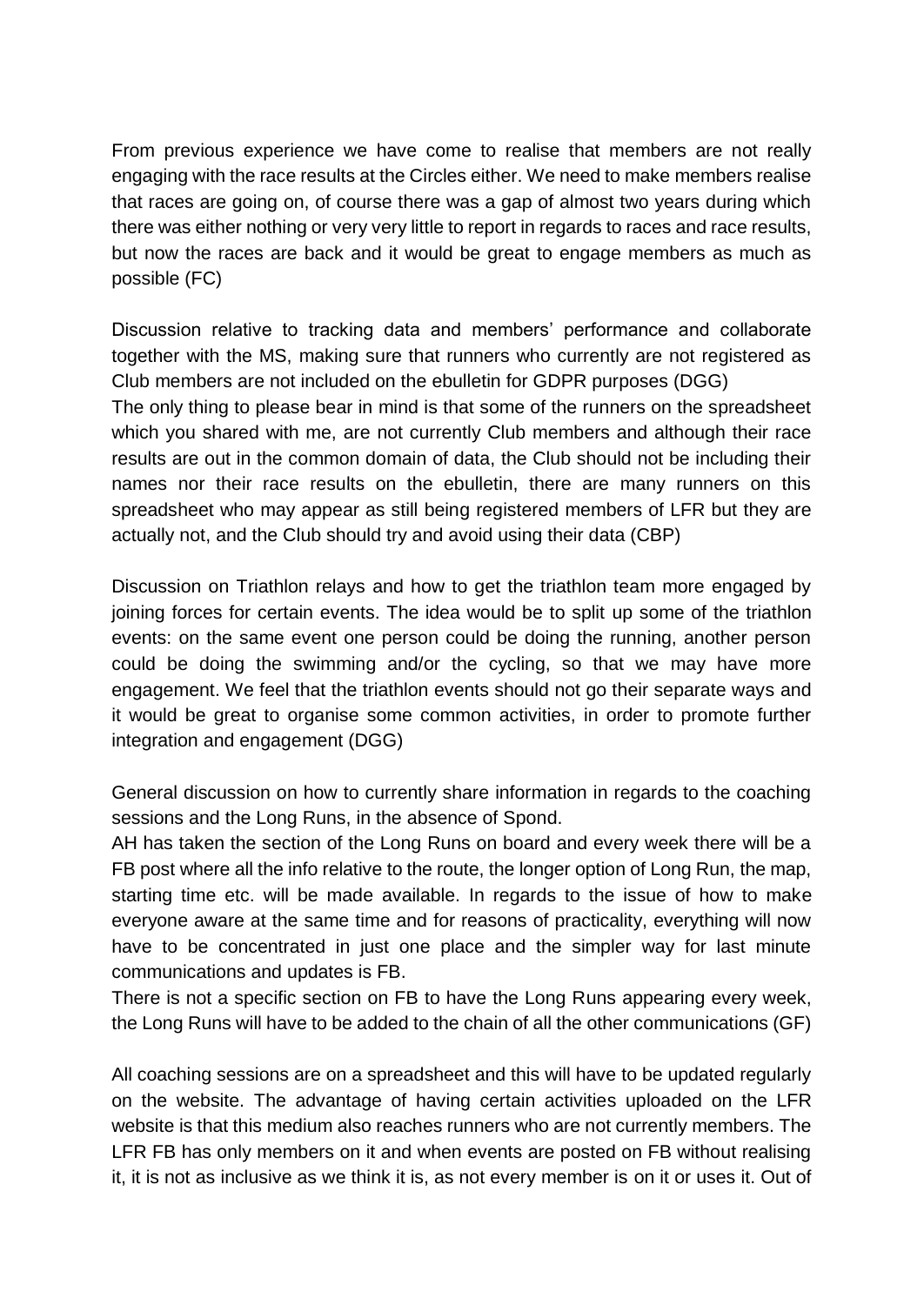570 Club members, only about 410 are on FB, so FB communications do not reach at least 170 Club members (CA)

In addition to celebrating and recognising running achievement, we would like to introduce something new, through a blurb that shares kydos by recognising the runner of the month. This runner of the month could be a new runner, it could be recognising achievement based on the runners' ability, it could be the recognition of a particular race or a training recognition and this comes out of the idea that we should be highlighting members' achievements throughout the whole year not just at the end of the year, during the Club Championships Event, like we do. In order to make this a special achievement, I would like to offer the suggestion of rewarding that person by allowing them access to a six months reduced staff travel with British Airways, so as to recognise their progress and offer them an incentive. This access to staff travel will be valid for six months and the awardee can travel during that period at reduced cost (DGG)

Thank you so much for this, in my opinion this is a wonderful idea and a great opportunity for LFR, offering such a generous incentive to all members; for reasons of transparency and inclusion I would like to make the strong recommendation to please create the selection criteria beforehand and present them as clearly as possible, so that members are well aware in advance what this is all about and how this great suggestion is holistically thought of and in particular how the part relative to their recognition will be determined and calculated (CBP)

**Action to be taken**: DGG is kindly requested to please create a proposal relative to the above suggestion and circulate it among Committee members.

### **Publicity Update (P&C O)**

GF has had a briefing and handover with ST, who is going to be putting together his first ebulletin for next week, there are still some minor subjects which may need to be better clarified but the handover has been very fruitful.

ST is very active on twitter, so he would naturally like to revive this as much as possible, so if you happen to have any exciting photos from LFR events and such, please send them over to ST (GF)

The two Co-Presidents and the two P&C Officers currently have administrators' rights on FB, whereas all the rest of the Committee members are moderators, and the Coaching Coordinator, Triathlon Coordinators and the XC Captains can post without their posting being in need of approval. The same applies to SC, who is organising events and who is currently organising the North Devon weekend (AC)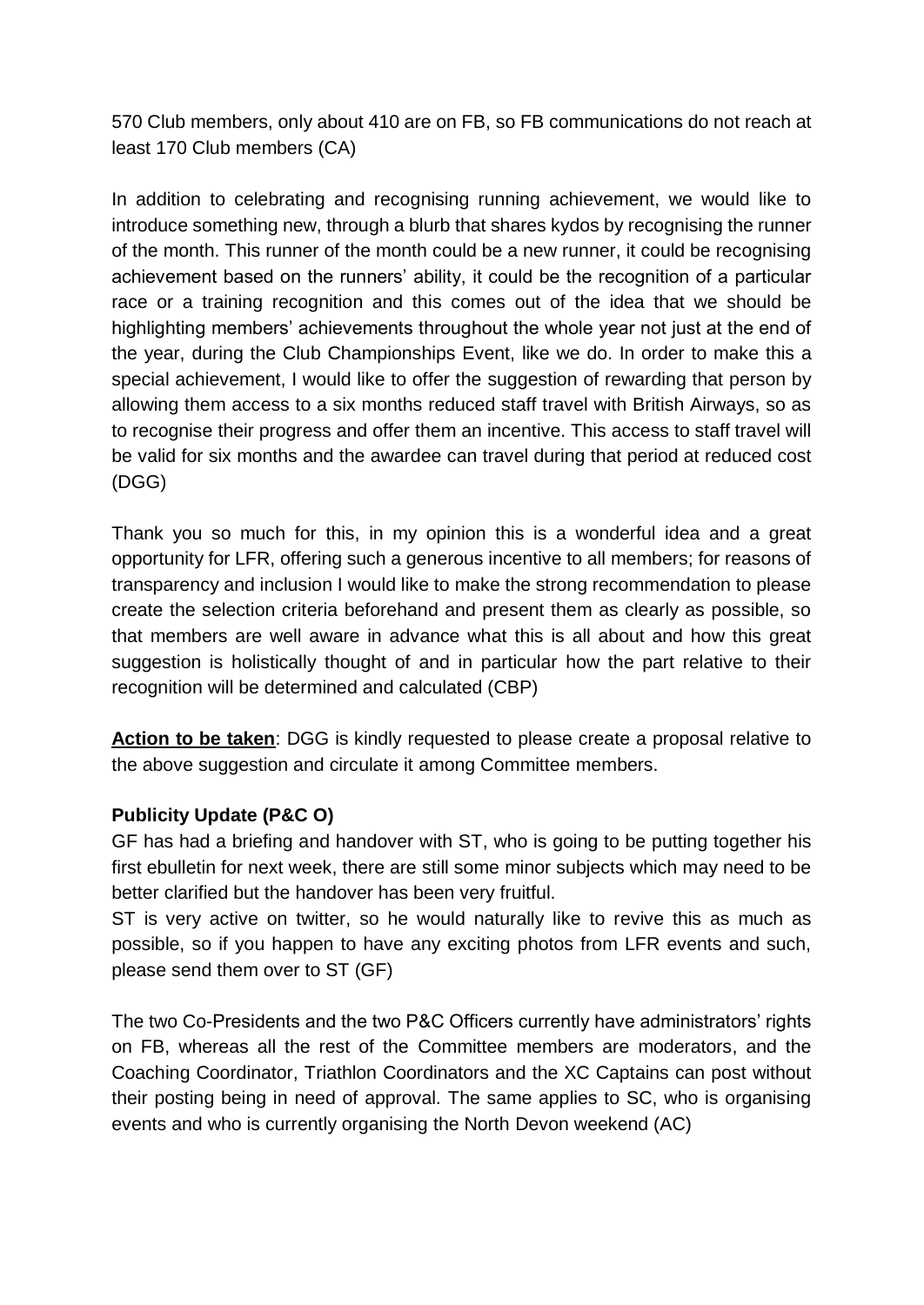In regards to the 2022 Pride March, CA has asked and I have checked this recently, before coming to the RCM, the LFR application is there and appears as still pending but we are confident that it will be approved. Based on the experience from the last year, which was ultimately cancelled, it just takes the organisers a lot of time to process this. Although we are normally requested to pay £1 for each wristband, this year the application is not costing the Club anything, so we will be having 77 wristbands for free (GF)

### **Social Activities update (SS)**

I have had a thorough catch up with EK and we have had the opportunity to discuss a number of subjects. I have created a calendar of all the LFR events spread throughout the Club Year, which I have shared with CBP, and from this it is more than obvious that there are going to be plenty of events spread as best as possibly could over the whole year but for example there is not going to be a social event in May, as there is already a lot taking place in the month of May, is looks like there is a pretty busy schedule, with the International Trip and the GBR but it is really good that the Club has the possibility to offer to its members a diversity of different options. Also, EK and I have discussed and decided that we are not planning on holding a social event just for the sake of having a social event for the Club, we don't really feel that there is any such pressure to do this. With so many events in the calendar year, both races and social events, some events could clash, regardless of having created the calendar, but also this is a large Club and there are lots of different interests for doing many and different things among members, so we need to recognise that and keep this in mind as well.

We would definitely like to engage more our female identifying members in attending with a bit more of enthusiasm some of the Club events, last year there was a specific allocation of spots for female identifying members, as we had a restriction in numbers due to the pandemic, and there was always a number of spots explicitly reserved just for female identifying members, and there were several occasions where these spots were booked by LFR women but then the LFR women that booked them did not turn up to the event, without any notification and without even bothering to cancel their attendance, in order to open the spots for those on the waiting list so these spots which could have been used by the LFR men were ultimately lost. This is not happening this year but it shows that we need to engage with our female members on a more solid level.

There is definitely the idea to make the LFR events in the future much more interesting and more engaging, as to be able to attract more women to these and we are definitely going to include a number of events that do not necessarily have to end up in a pub. We feel that not everything organised by LFR has to involve alcohol at all const and all the time, and some of the cultural events, mainly those organised by CBP, do not follow this and it's good to be able to offer this option as an alternative.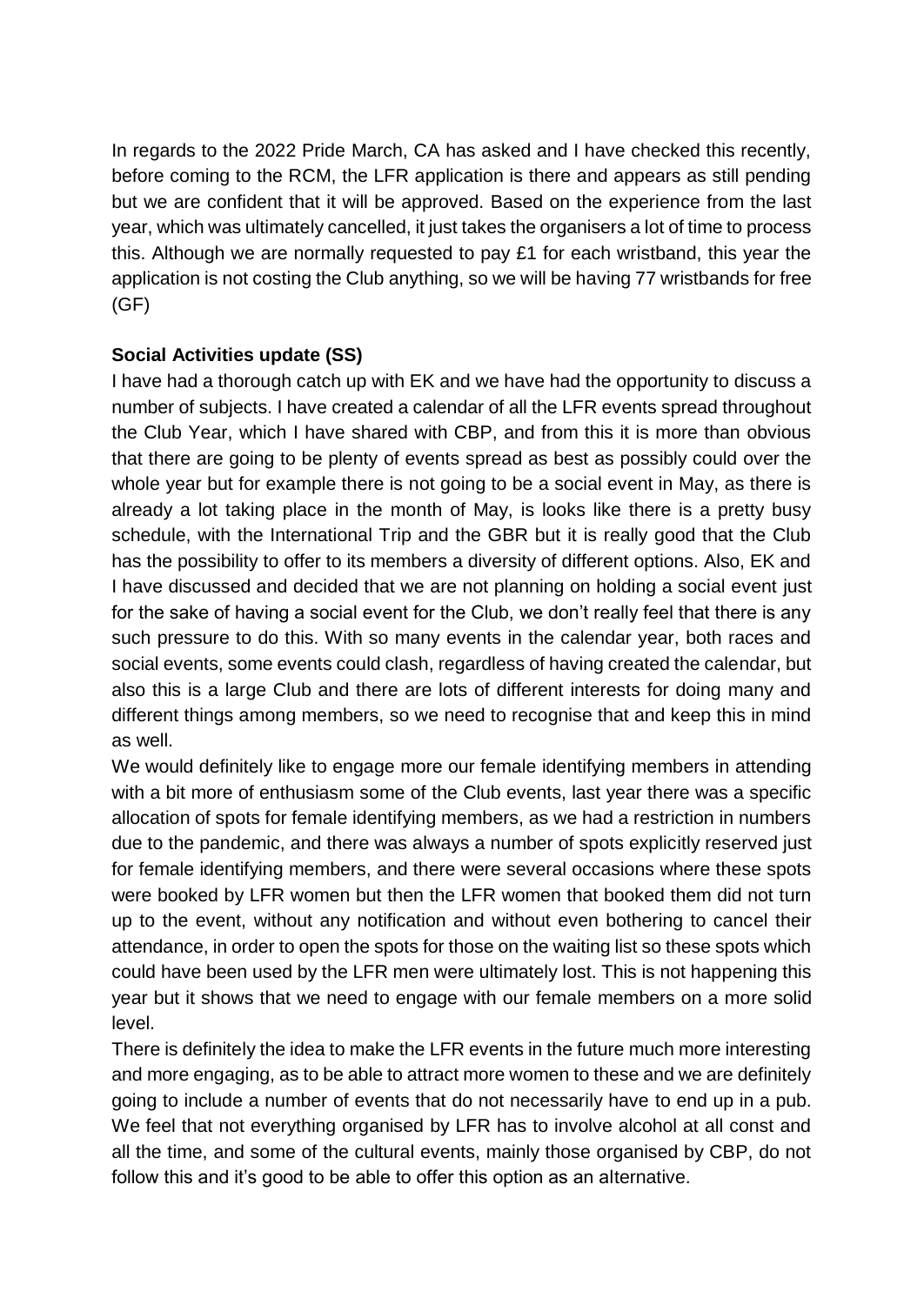We have been contacted by the LGBTQ Museum in Granary Square near Kings Cross and we are very keen to organise a visit on the 5th of May, as they mentioned that the Club is very welcome to go and visit the exhibits.

Discussion on the LFR website social events page and on a contentious paragraph which definitely needs to be changed as it feels slightly discriminating, in addition to the general content of this section, which is in need of a thorough reviewing.

**Action to be taken:** Please kindly make all the necessary amendments to the Social section of the LFR website and then have the updated text sent to the LFR Webteam and have it uploaded on the LFR website

Discussion on other sections of the LFR website that are in need of an urgent update. There is definitely a need to go through the website and update several of its sections.

With April having the Easter holidays and March having the LFR Cruise, the International trip and the Green Belt Relay, we are more looking forward in having an event in June and then in July, after the Pride March, to organise a post pride social.

Another thing which EK and I are very much looking forward into changing is the current format of the Christmas party, as we both feel that it's very expensive to sit down and have a three course meal for that price, we consider that around £55 is too much to pay for a meal, so we would like to introduce a completely different format from this year where members will be able to circulate around much more freely and talk to each other in a venue, not just being seated and talk to those who are seated around them, and instead of food served on plates have cocktails and canapes going around. In this way it will be more flexible, members can go around and talk to many more people and thus price-wise much more accessible to members. Ultimately, by having a seated event, a great amount of our funds goes towards renting the actual physical venue, whereas food and drinks are not the major expenditure. In a much more simple and flexible way, we may rent a much more affordable venue and then we order some food from a catering company and the whole thing will come at a smaller cost. During the last LFR Christmas Party there were 130 seated guests and 180 in all in attendance and we had to pay £10.000 for the whole event, which is a huge amount of money. We feel that we can make this a much more accessible and fun event. The £ 10.000 were covered at the end through selling tickets and through the drinks members had, but it was also a huge chunk that went to the venue.

Most venues will not charge LFR for using their space, for example the RVT did not charge us for using the venue for the Club Championships, but there was a required minimum spent of £750 and apparently -this being the frst time that something similar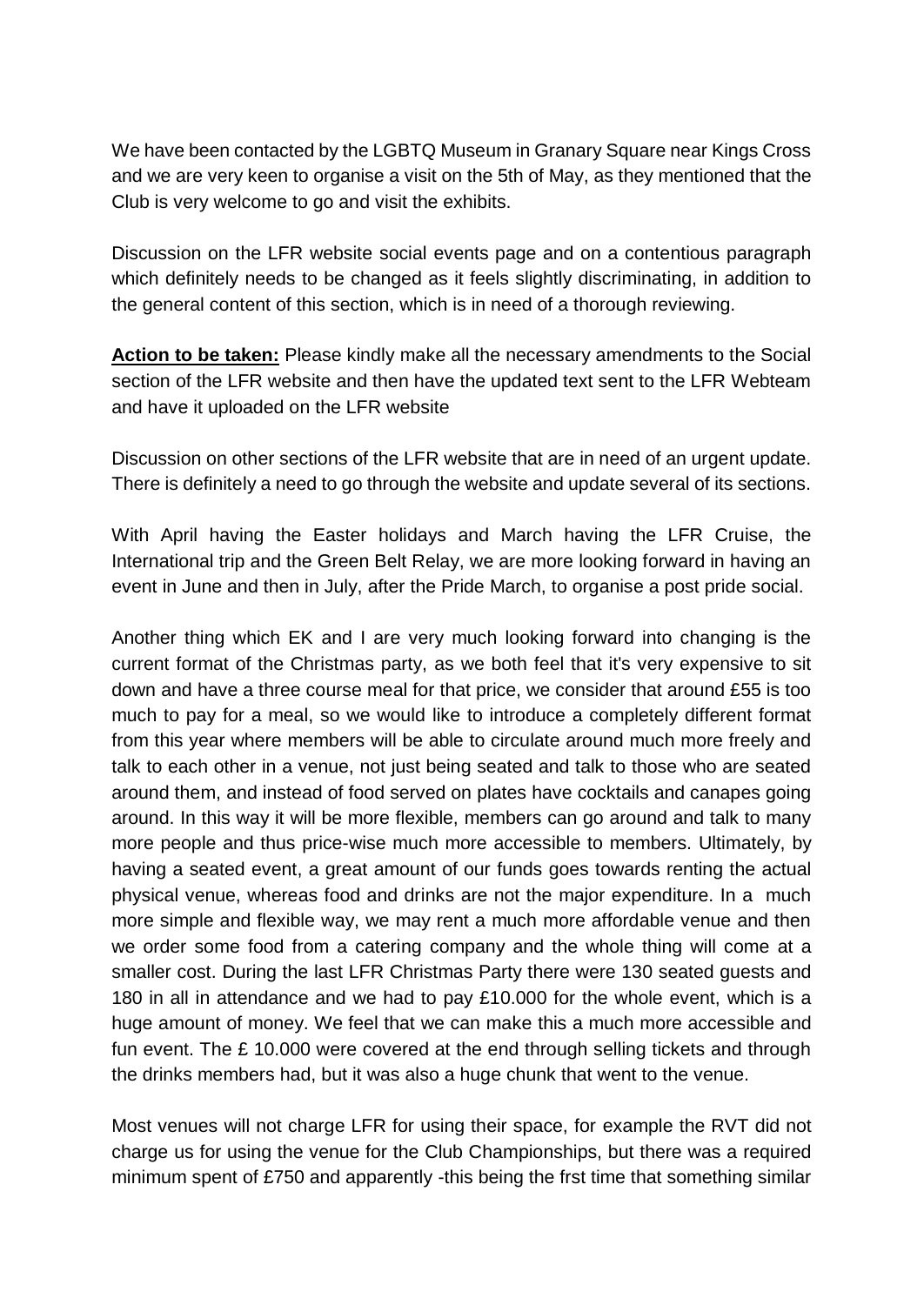is known to have happened- we did not meet the minimum spent. We feel that there was a mistake in their calculations, as the people serving at the bar may have stopped counting for the LFR consumption of drinks after the RVT opened up the space to the other patrons and when the show begun, regardless of what was the reason, the target was not met and then the Club was requested to spend £120 from its funds to cover the difference.

So probably we are not going to return to the RVT any time soon. The event which we organised at the Duke of Wellington, there was again a target of £500 which not only did we reach but the venue also offered LFR free drinks.So, it is probably much better hosting an event at the Duke of Wellington then having an event at the RVT.

In the previous Club Year we have tried to organise an event together with the Brighton & Hove Frontrunners, and up to a point this went well but in the end it only materialised just for those of the triathletes that managed to cycle to Brighton, as the rest of the members cold not travel due to rail closures. This year we would like to look at B&H Frontrunners but also at some of the other clubs, and organise an event together with them, and again reach out to the Brighton Frontrunners and to Out for Swim; in addition we could organise an event with RD climbing group, also Out for Sport organises some events and DGG is also part of a walking club.

We still have our Annual Summer Picnic coming up and we could get other clubs involved and have some more fun and together activities going on, as we feel that we definitely need to diversify the portfolio of the LFR events.

Our for Swim organised a cruise on the Thames, rented out a boat and sold tickets to both members and allies and after paying all the expenses they also made a small profit, which is also something that we could imitate.

### **Membership Update (MS)**

Discussion on the auto renewal function

**Action to be taken:** Kindly please create a blurb for the next ebulletin advertising for a Club member that would like to volunteer for the period of three to four weeks and assist the MS with the England Athletics registrations

### **Club Secretary**

### **Election of the LFR WFO**

The Committee votes and agrees in having RK and CBP as the new WFO of the current Club Year

**Action to be taken:** In the interest of D&I, CBP is kindly requested to please contact ST and EK, inquiring whether they would also like to be included for the WFO role

### **Victoria Park Venue**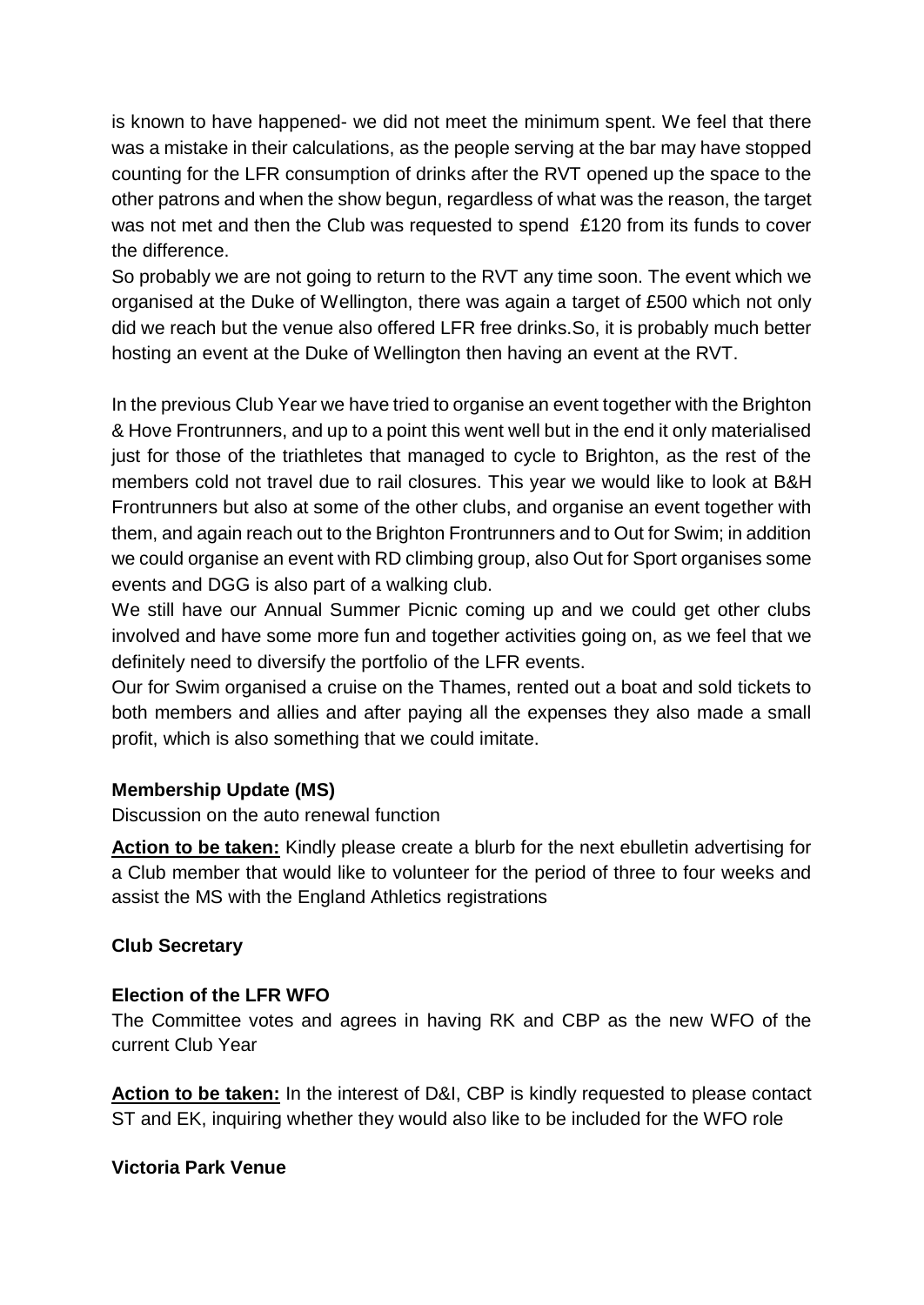Have reached out to the Community Outreach Officer of the Borough of Tower Hamlets who is responsible for Victoria park, they are meant to also be the person organising and running events within Victoria Park on behalf of the Borough, they run the Borough social media accounts for Victoria Park and are building links with community groups in Tower Hamlets, so if there is a venue that LFR could potentially be using as a changing facility for the VP Saturday run, they are bount to know. I am waiting for an answer and will update the Committee accordingly.

### **LFR Events Calendar**

CA has shared with me the LFR Events Calendar spreadsheet and I have taken the liberty of updating it by including all the dates and the events that I am currently aware of, of all the Club events that are scheduled for the whole Club Year; the spreadsheet currently just needs to be updated with all the dates of the Club Championships events as soon as these have been established.

### **Eltham 5M**

The organisers of the Eltham 5M have reached out to me asking whether the Club would be interested in running their event; it is scheduled to take place on Sunday the 19th of June and it starts at 10.30 am. There is an early bird promotion, £15, plus a £1.76 booking fee, and the promotion is on until the 30th of April. Please let me know whether the Club would be interested in including this event in the Club Championships.

**Action to be taken:** AC is kindly requested to please send the LFR Constitution updates to the Web Team and have them uploaded on the LFR website

### **Volunteering Calendar**

These are some of the racing events which could potentially bring some funds to the Club, under the condition that the Club will be able to provide the requested number of volunteers. These are the Vitality 10K on Monday the 2nd of May, the Standard Chartered Great City Race on Tuesday the 19th July, this is a race that takes place in the City and it starts from 17.30 pm, then there is the Big Half on Sunday the 4th of September and finally the London Marathon on Sunday the 2nd of October. I am planning on creating a blurb for the next ebulletin asking members to please save these dates. Just to let you all know that the London Marathon Events has created a sliding scale of donations and accordingly the number of club entries a club gets and the donation a club receives, depends now entirely on many volunteers is a club able to provide; accordingly the number of volunteers required for having an extra club entry for the event of the year after is about ten more volunteers than the number LFR was requested to provide for last year's event. So it will become necessary to start raising some interest well in advance.

### **Cross Country Updates**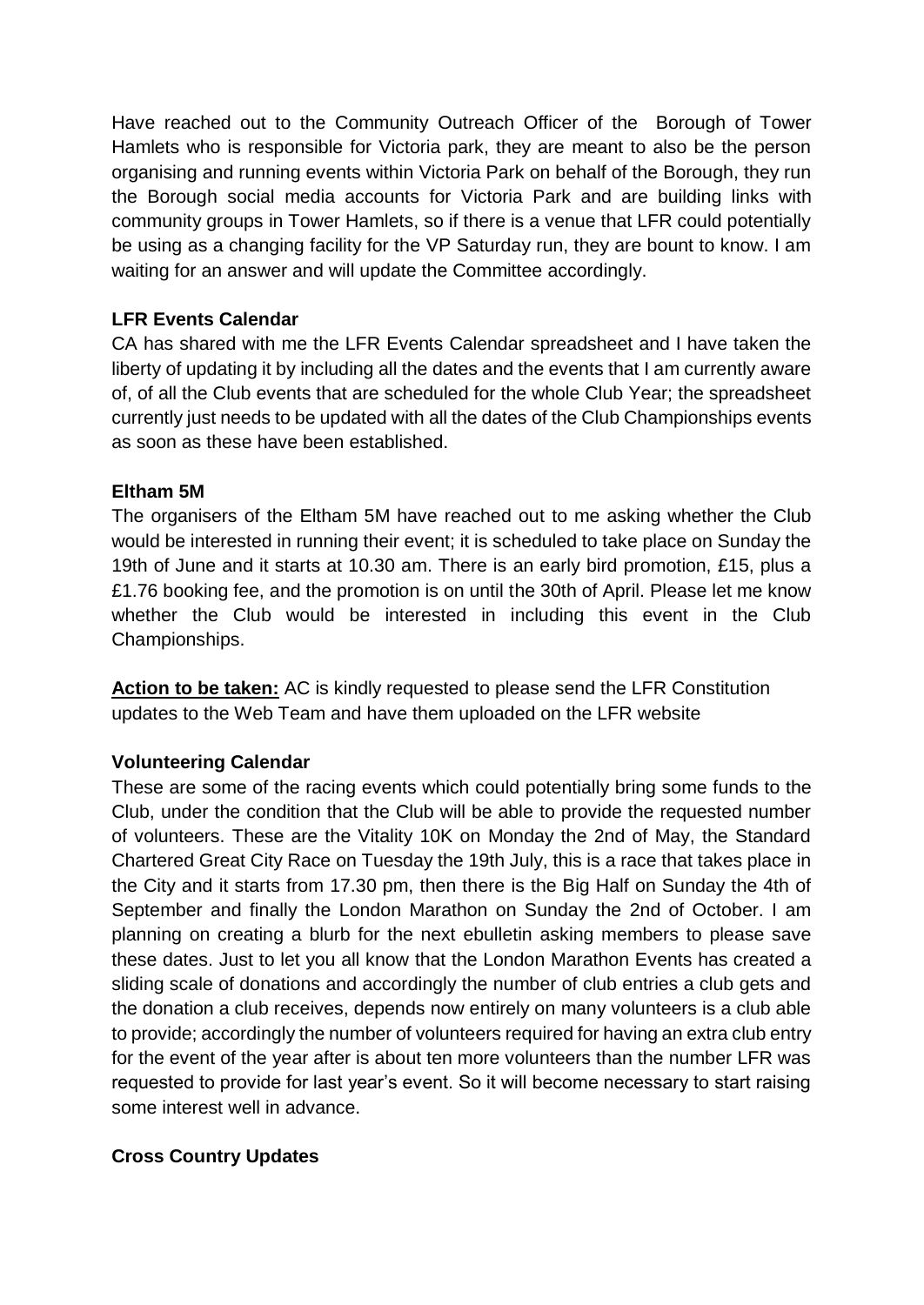A document has been created in collaboration between Hazel and myself which is relative to the requirements and specifications for the role of XC Captain, it will reach all members through the next ebulletin, as in my opinion it is important to let members know in advance what are the basic and fixed requirements of a role they are being asked to volunteer for. I have made a suggestion to Neil and Hazel and they have both agreed to enthusiastically adopt it, that is to organise a pre-XC Season Taster-Session, to encourage new members to take part in the upcoming season, and/or a XC training event for established Club members.

Also in the interest of fairness and transparency, it is important to have the role advertised on the ebulletin and thus made known to every Club member that there is a volunteer vacancy, I am in the process of writing the relative blurb and it will again be sent out with the next ebulletin.

The fees for next XC season are £245 as LFR is classified in Tier C, which is having had 80 or over competitors during the previous season. The registration fees have remained unchanged from the 2021/22 season and must be paid 14 days before the start of the season, so that would be sometime in the beginning of September. Notice of fees being due is usually received sometime around August/September, and I will forward the invoice on to the Treasurer upon receiving the relevant notification.

I have put these dates on the Events Spreadsheet, if you would also like to pencil them down, the Metropolitan League Fixture Dates for the 2022/23 XC Season are as follows:

- $\bullet$  15th October Claybury
- 12th November Wormwood Scrubs *(Provisional)*
- 3rd December Uxbridge
- 14th January 2023 Welwyn Garden City *(Provisional)*
- 11th February 2023 *-* Trent Park *(Provisional)*

The Wormwood Scrubs fixture is being moved to take place earlier in the season in order to hopefully avoid waterlogging and the subsequent damage to the playfields that occured this year.

Hillingdon AC are being asked to revise the Uxbridge course to avoid or modify the course in order to completely avoid the river crossing. While this may be disappointing to many of the runners, it is deemed necessary as the river channel has changed since the course was first devised and it has become a significant injury risk, it is now a Health and safety hazard.

The race day timetable will change for the 2022/23 XC season, with the gap between the start of the Women's and Men's race being reduced from 65 to 45 minutes. In my opinion this is good for LFR and will hopefully encourage more of the LFR men to arrive in time to support the women's race. Given the new timings, the Club will need to advertise the meeting time as 12:30 pm rather than 13:00 pm:

- Senior Women's race will start at 13:15 pm
- Senior Men's race will start at 14:00 pm

The revised timetable may mean that the junior races may start a bit earlier, which will mean the LFR volunteers requested for the day will be asked to arrive earlier. LFR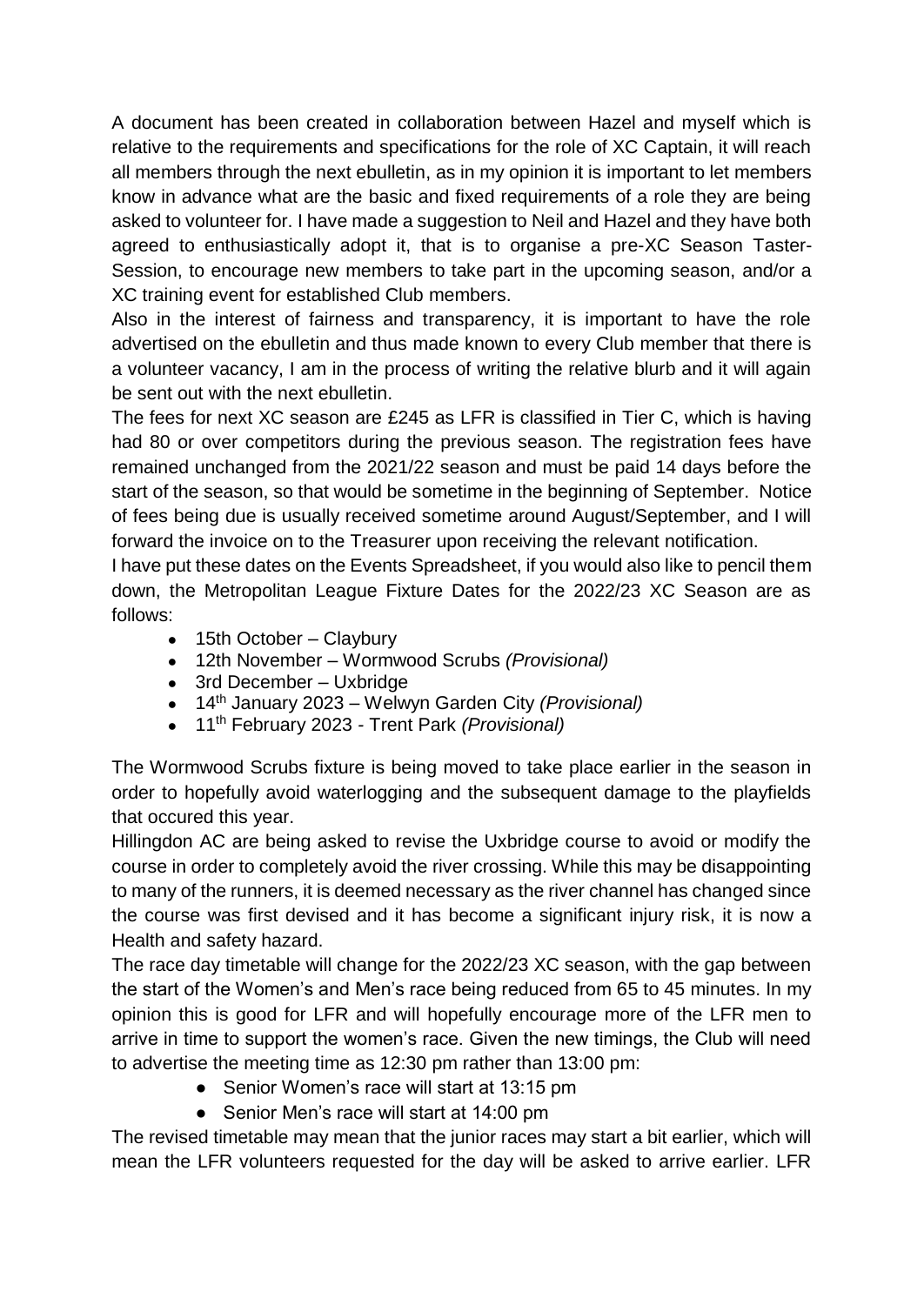was one of four clubs given special mention at the XC Met League AGM for providing volunteers at all the fixtures.

### **Thursday Run**

Thursday nights are currently a bit low in attendance numbers and going to Soho for a karaoke does not seem to be working very well, as the venue is a bit too far to walk there and many members feel the need to return home early.

The Thursday run still needs some further boosting, the Lord Wargrave just cancelled all the LFR reservations until the end of June, which incidentally myself and the Booking Manager had made, even though we had only established them three days before they were cancelled, as one of the managers just could not take the pressure of not knowing the exact number of attendees expected each time. Accordingly, we need to forget this venue and in my opinion LFR should also move away from the Marylebone area as the offer of venues available to sit 12 to 15 runners ad hoc are not that many, and thus we may need to move towards Marble Arch, mostly for reasons of practicality. I would be suggesting Ask Italian, which is a brand similar to Prezzo, located in Park Street, W1K 7JA, and which remains open until 22.00 pm, thus offering runners a window of about one and a half hour to enjoy their meal and then potentially go for a drink.

If there happen to be any other suggestions for a different venue, they are more than welcome and I am happy to explore them.

### **RCM Venue**

If one of you happens to work somewhere in the City, or somewhere more central or somewhere where you think we could have a meeting room for a couple of hours once per months and for free, then please let me know, we love coming to The Three Stags but I am very happy to explore other venues as well, that goes also for a pub that you may want to suggest and which has a meeting room. There is a meeting room at The Grafton, in Kentish Town, but I am not sure how convenient in terms of distance Kentish Town Overground station is for most of us here, we may give it a try in the near future.

### **Co-Presidents**

### **Out for Sport awayday feedback, incl. Nike D&I grants programme**

The OfS awayday was more of a strategy away-day, during which the member clubs attending put forward their views on what the OfS strategy should include and what the organisation should try to achieve for its members in the near future.

NIKE has launched the initiative of a grants programme available to all those who are members of Out for Sport, as from this year there is a subscription to become a member and/or to remain a member of Out for Sport. This initiative aims to raise awareness and increase participation in sports across the LGBTQ+ community and the grants offered start from £500 and going up to a maximum of £10,000 for ideas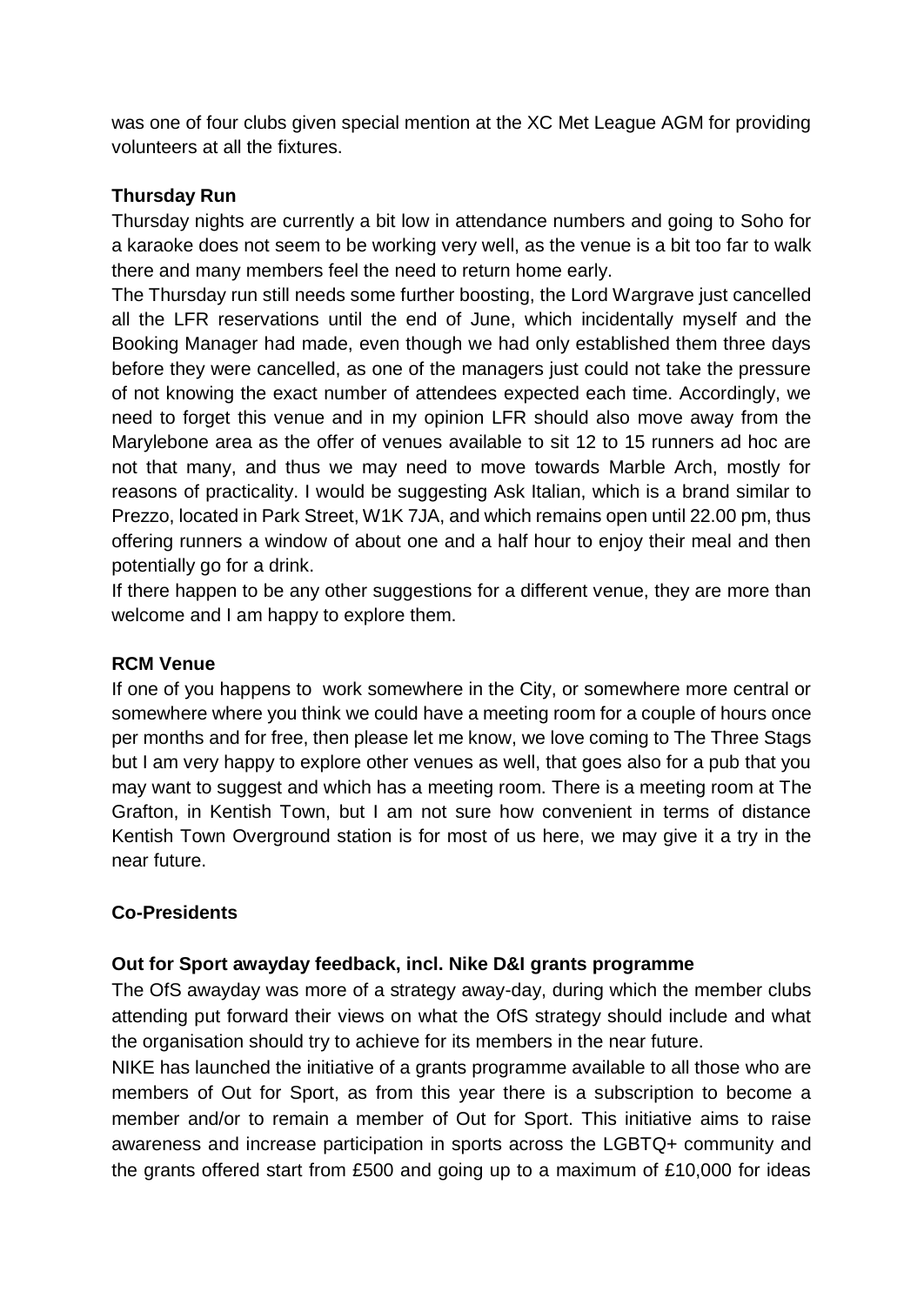aiming at targeting the barriers that prevent LGBTQ+ people from participating in sports. This is an Inclusion and Diversity project aimed at increasing sports participation among female identifying members, non binary and/or trans members, mainly those who happen to be underrepresented, among ethnic minorities or those of diverse ethnic backgrounds and also among young people, mainly those under the age of 25. There is a six weeks window, with the deadline being on the 16th of May, in case LFR would like to apply for such a grant, the point is to try and organise and run events differently to the way these have been done before.They are planning on holding a workshop relative to the criteria in order to support candidates with their application, this is going to take place on the 25th of April and it's the first time that NIKE is organising anything similar but they are hoping to have this as a multi-year recurring event.

As I mentioned earlier, Out for Sport has introduced a membership with a subscription fee from this year, which comes at £15, so a sum that the Club is more than able to afford, and although we have not had much interaction with them over the years, this year it could prove to be useful as we could get some interesting data through our subscription and get to understand what are the issues other clubs are facing and how does LFR relates to them (AC)

#### General discussion on gender balance

Talking to some of the other clubs, we tried to have some strategic thoughts on how to tackle some issues, among which was the gender imbalance. It just so happens that some clubs happen to have a good gender balance, whereas some others just do not. Sometimes it may depend entirely on the nature of the sport, the dragon-boat racing and the climbing club seem to have a very good gender balance, football clubs in general don't really seem to have a good gender balance, as they are mostly maleoriented, although there are separate women football clubs that are very active.

Most clubs seem to have an ethnicity imbalance because they tend to be very white. LFR has a broad range of age distribution but there are obviously other types of imbalances that we need to tackle. (AC)

In a zoom discussion that I had over this exact same subject with club secretaries from other Frontrunners clubs, who happen to be in a situation similar to ours, where there is an numerical imbalance between male and female members, I enquired what are their clubs doing towards bridging the gap of this gender disproportion, only to find out that LFR has not only been consistently doing all the right things towards further enhancing and consolidating a strong female presence in the Club but that other Frontrunners clubs are facing the exact same issues. Newcastle, Leeds, Glasgow and Edinburgh are the only Frontrunners Club in the Northern Europe Frontrunners Section where a certain equality in numbers between male and female identifying members has been achieved. The remaining 14 Frontrunners clubs of the same secion are currently in the exact same position as LFR. (CBP)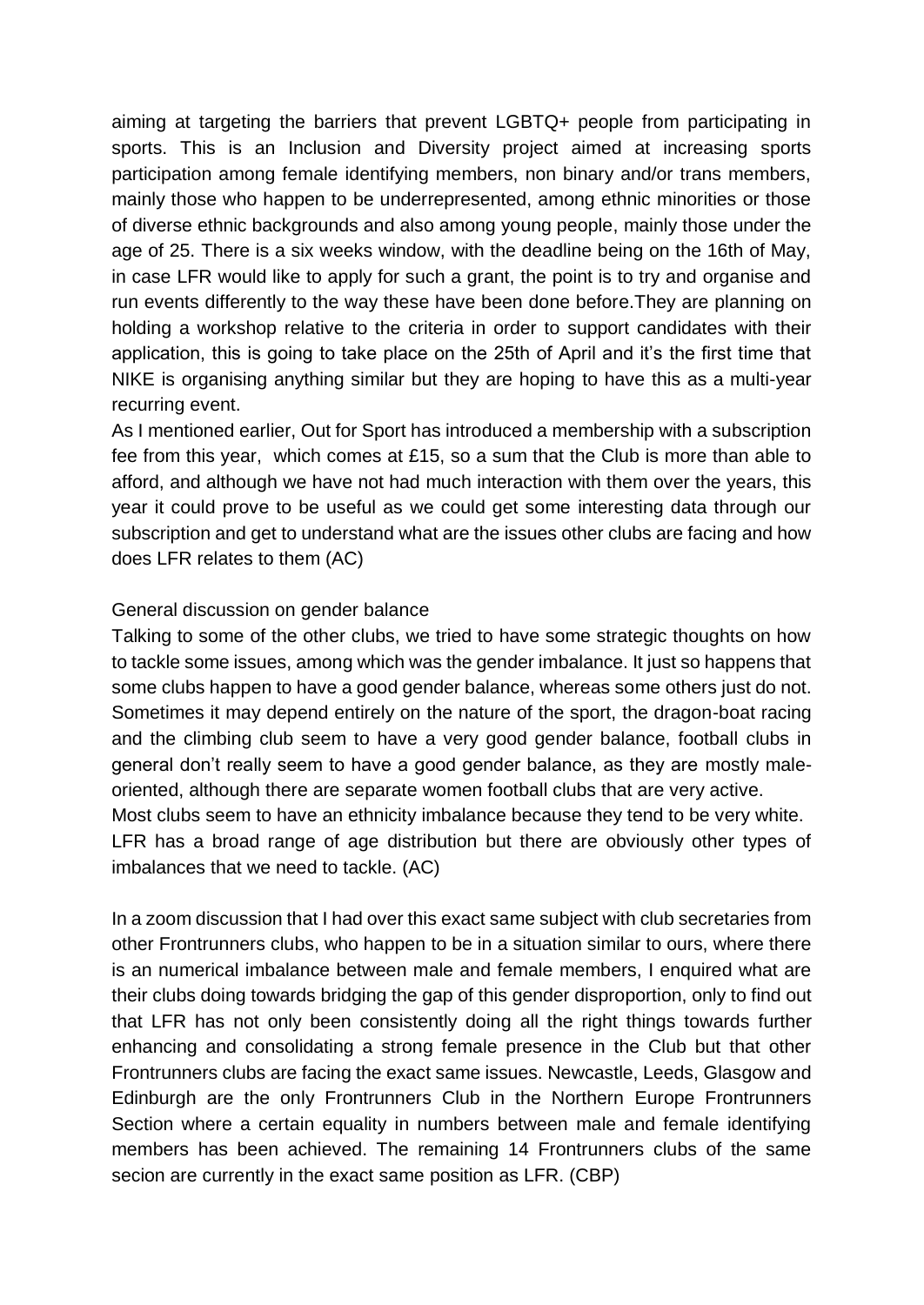One of the main issues which has been apparent over the years is the limited number of females coming to the weekly runs and mostly why are females not coming to most of the weekly runs.

The Club seems to have a much better gender balance when it comes to new runners, meaning with runners coming to try out the Club for the first time but not with membership in general. We seem to be having a fair number of female runners who come to try the Club for the first time, then they realise that they are the only female runner in the run among 30 or 40 men and then they never return.

General discussion on how to engage female identifying members.

It seems that most female identifying runners enjoy coming and trying something new, like a run with the Club, but apparently and in the long term they want something more structured like the Couch to 5k programme, which the Club has tried about five years ago and which, although well-structured and quite well attended, did not produce the desired results, as at the end of the programme only one person signed up to become a member, and it was incredibly taxing on the organisers. So this is not something that we would like to repeat.

It is possible that many of the new runners expect a different format to the LFR weekly runs, they may expect a more structured run, where different people run in different paces, and again this is something that has been tried and it does not work for LFR. We do not really believe that it is a location problem, the Club has runs in different part of London, in order to be more accessible to as many members as possible.

There should be some effort from the LFR females put into advocating for LFR. A great number of new runners come to the Club having heard about it from their male friends who also happen to be members of the Club, so there are numerous cases of gay memebrs who bring other gay men to the Club but I don't think that the LFR females are very much advocating for London Frontrunners, whereas the male runners advocate a lot and bring a lot of new runners to the Club (CA)

#### **Off Committee roles**

SM has offered to help the Club out and to become a volunteer for D&I ST will be able to support further this from a trans person's point of view Following up with al the Clubs volunteering roles

**Action to be taken:** CBP is kindly requested to inquire whether the Circle Volunteers and the Web Team Volunteers would like to continue in their roles.

There is a member who has contacted me in regards to the LFR Trail Runs and would be very much interested in organising trail runs (FC)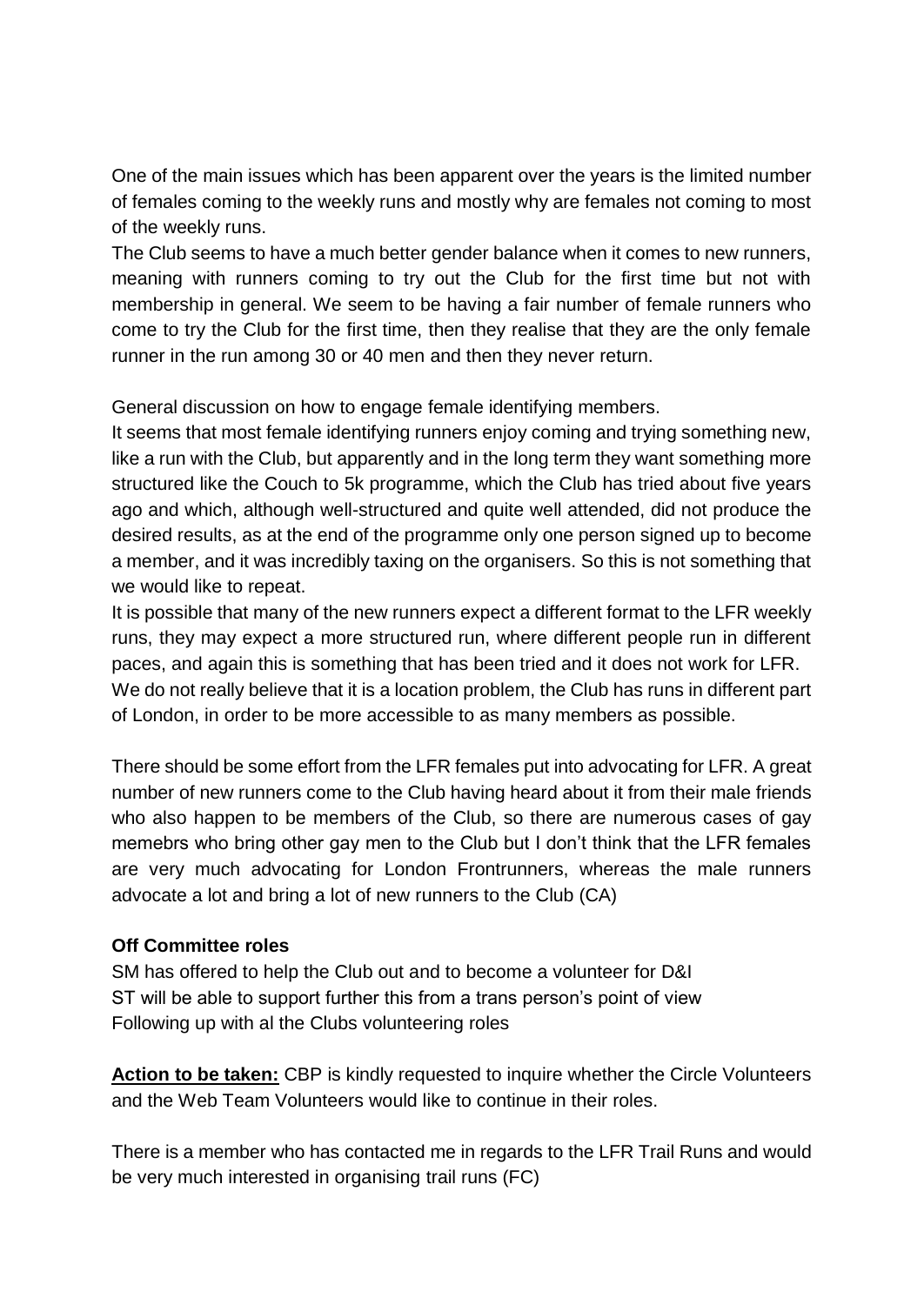**Action to be taken:** FC is kindly requested to inquire whether the Trail Run organisers would like to continue in their roles

#### **Gay Games 2023 update**

The dates for the Hong Kong Games will be remaining the same, 3-11 November 2023, but the organisers are currently in discussions with Guadalajara, that was one of the finalists for the 2022 and 2026 Gay Games, to become a co-host for the Games. Hong Kong is currently struggling, hence the proposal to have a dual location Gay Games split between Mexico and them, mainly because of the pandemic but there may be some underlying political issues, and are currently at the point of trying to sort out the logics of hosting the Games between the two sites. Apparently Mexico did a really good bidding for the Games and this is the main reason for which the organisers have gone back to them.

### **Eurogames 2025 vote feedback**

London lost the bidding for the 2025 Euro Games over just one vote, with Lyon getting 61 votes to London getting 60, which was very disappointing.

### **Positive East / Hackney Half**

LFR receives numerous requests from race organisers to advertise their races and also numerous offers from charities to support them through raising money for them. As a rule and in general, we do not tend to take on board any such proposal, but as an exception I would like to ask the Committee whether they would have any objection of having the Positive East request for runners for the Hackney Half be published to membership through the e-ebulletin

The Committee votes in favour of the above request.

## **Spond replacement update - Rally**

Discussion and feedback from the meeting AC and CBP had with DC in regards to Rally. Spond has a technical limit of 500 members, new Club members were not included and were missing out on important communications, in addition, after a while it did not feel inclusive using the app. Spond was initially brought in as it requested by EA to use an app for track and trace purposes. The Club has functioned without an app for years and although we can all relate to the great functionality and the practicality of having one, it seems that we may have to go without one for the foreseeable future.

Also, something that needs to be mentioned, Spond was not admin-free, there was a lot of admin that went into maintaining it.

Discussion relative to MeetUp, its functionalities and whether it could be explored as a substitute for Spond.